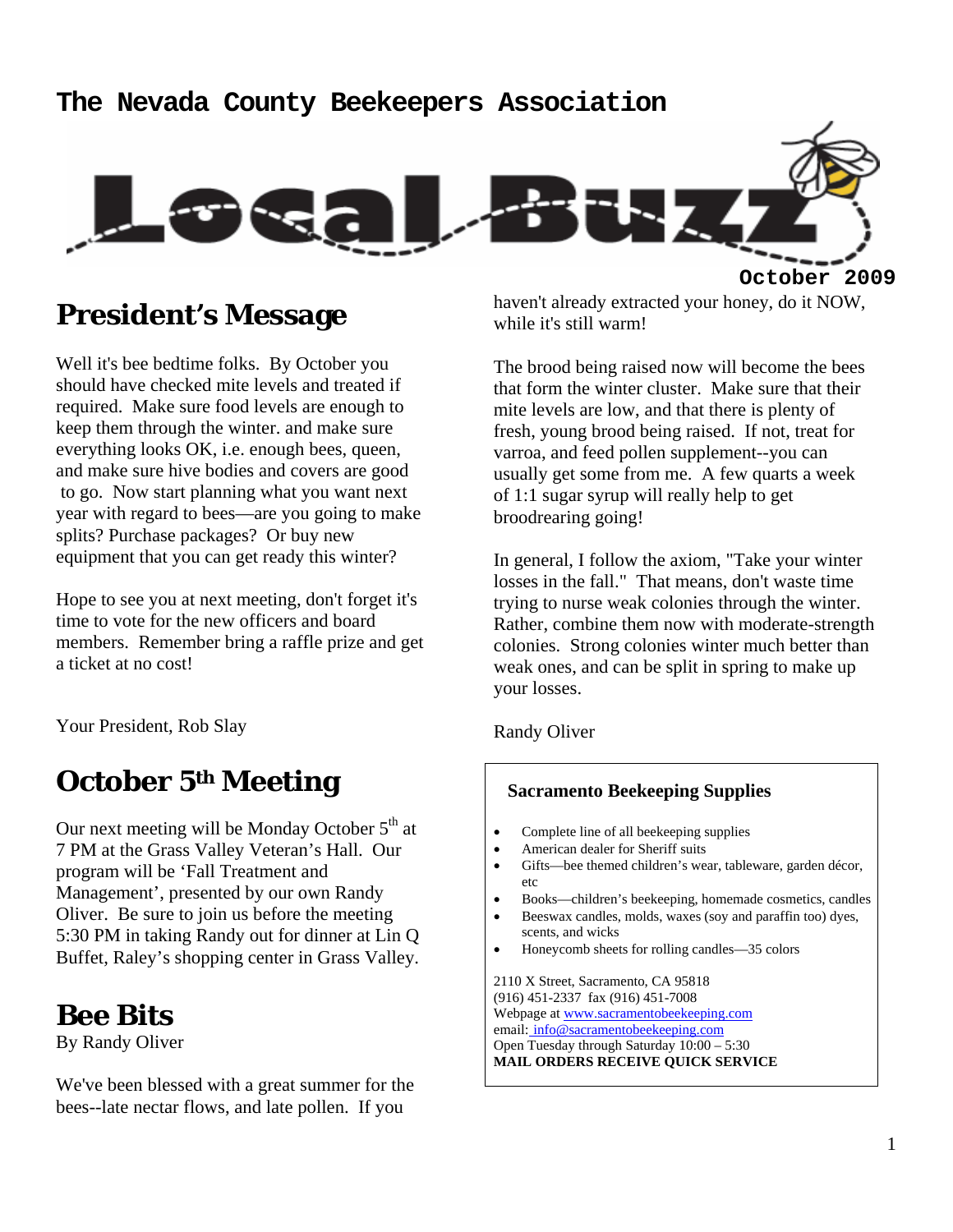#### **For Sale: Country Rubes Combo Screened Bottom Boards**

Special NCBA Club Price! Call Janet for details. 530-913-2724 or email at rubes@countryrubes.com.

## **Nevada County Beekeepers Association Forum**

If you are an up-to-date member and have access to the internet, you will be getting an invitation to join the Nevada Country Beekeepers Association Forum at NCBEES@yahoo.com. Once you get the invite, follow the links and join. Here you can sign up to get communications has they come in, or everything once daily. We can ask questions, answer questions, post club news and get up to the minute information as it's passed on to us. This is going to be a work in progress. If anyone would like to volunteer to be a moderator, please contact Janet at 530-913-2724 rubes@countryrubes.com sincerely, Janet Brisson

## **To Vent or Not to Vent: That is the Question**

By Janet Brisson

I read a motivating article by Dave Cushman in England on insulating your hive tops rather than venting to allow air circulation. You can read the whole article here:

http://website.lineone.net/~dave.cushman/ventilati on.html .

Cushman has determined that bees in the wild do not allow ventilation to flow through their hive. They pick cozy hollow trees for their homes. Cushman notes that bees kept in hives with

uninsulated tops have a huge problem with moisture, as the heated air hits the cold wood and condenses, mostly in the middle and water drips onto the cluster. But by putting 2" of expanded polystyrene foam above the bees in a sealed roof, that same moist air will rise to the roof, which will be close to the same temperature of the hive, so little or no condensation on the ceiling and the exchange of wet and dry air will take place at the entrance. Cushman points out that with will work well with open screened bottoms as there will be a great exchange of wet and dry air.

Cushman goes on to explain that deliberate ventilation at the top of the hive will vent moist air but destroys the natural circulation of air in the hive, replacing it with a chimney effect. He points out that bees will propolise these openings proving that the bees do not like this event of air streaming over.

I found this interesting as I do vent our hives, using open screens and a top vent throughout the year, but now I'm considering using insulated tops this winter and see how it works

#### **Antioxidants Produced by Honeybees May Boost Endurance**

by the Personal Liberty News Desk

A substance honeybees called propolis that use to seal their hives may soon become part of a natural remedy kit for athletes as new research suggest it may protect them from overheating.

An active ingredient in propolis, or bee glue, is called caffeic acid phenethyl ester (CAPE). The compound is known for its antioxidant, antiinflammatory and antiviral properties, and Taiwanese researchers who conducted the study say it has long been used in alternative medicine. The scientists analyzed blood samples from 30 cyclists who participated in endurance training for two to four years prior to the study. One of the frequent side effects of exercise in the heat is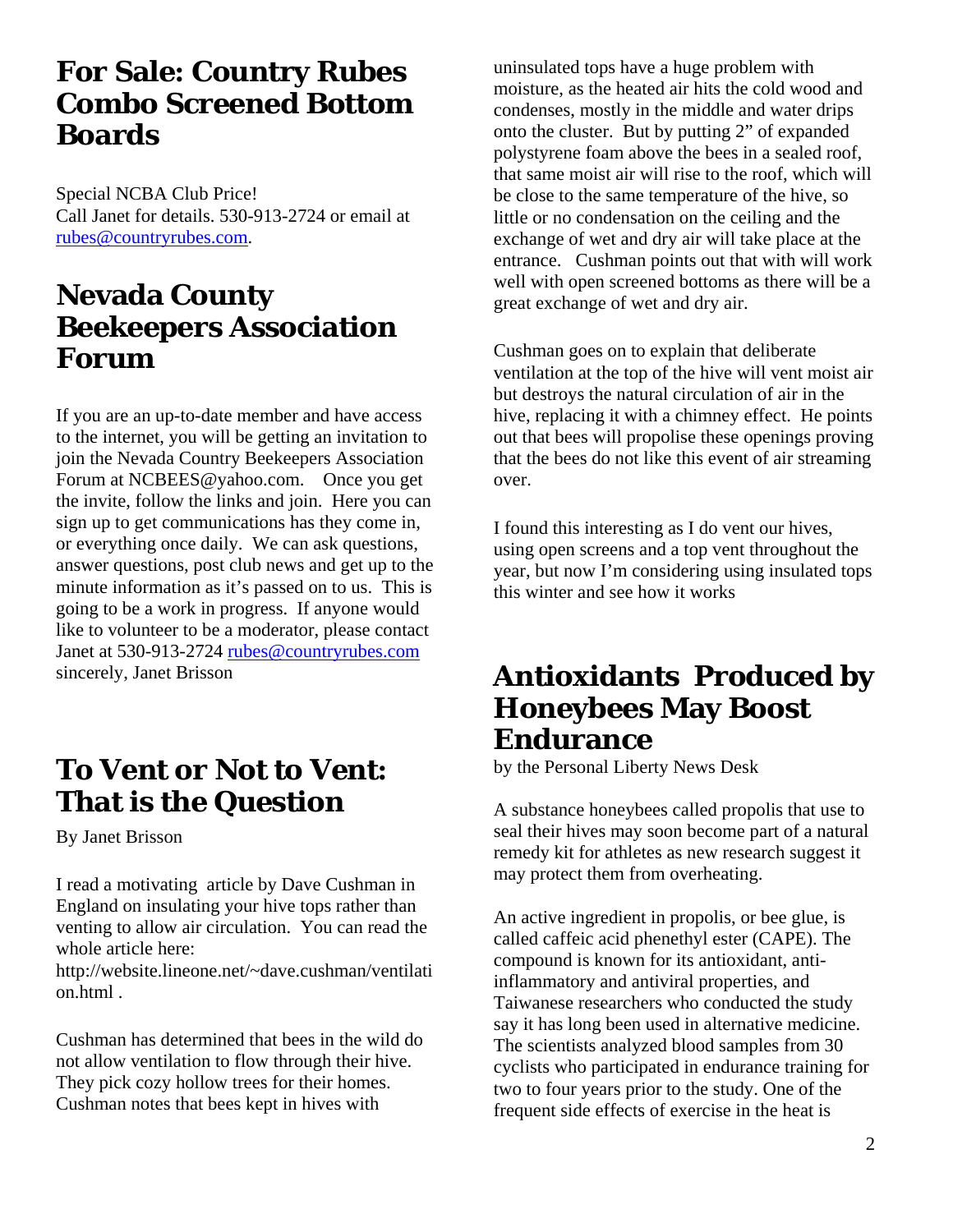hyperthermia, which may speed the onset of fatigue and dehydration.

Lead researcher Yu-Jen Chen of Chinese Culture University in Taiwan wrote in a paper published in the Journal of Food Science that CAPE appears to protect mononuclear cells from hyperthermiainduced death.

"This implies that CAPE might not only promote athletic performance but also prevent injury secondary to endurance-exercise-induced hyperthermia," the scientist concluded. Antioxidants have a range of health benefits and may reduce the risk of serious diseases such as cancer. They are available in the form of supplements in a variety of health stores

## **Honey and Cinnamon**

(Thom Staser submitted the following article regarding the benefits of Cinnamon and Honey)

Bet the drug companies won't like this one getting around.

Facts on Honey and Cinnamon: It is found that a mixture of honey and cinnamon cures most diseases. Scientists of today also accept honey as a very effective medicine for all kinds of diseases. Honey can be used without any side effects for many kind of diseases.

Today's science says that even though honey is sweet, if taken in the right dosage as a medicine, it does not harm diabetic patients. Weekly World News, a magazine in Canada in its issue dated 17 January,1995 has given the following list of diseases it claims can be cured by honey and cinnamon, in various combinations and doses, as researched by western scientists:

Heart Disease Bladder Infection Cholesterol Hyperactivity Colds Upset Stomach

Gas Immune System Indigestion Flu Longevity Pimples Skin Infections Weight loss Stomach Cancer Fatigue Bad Breath **Arthritis** Hearing Loss

In addition, the list of honey's beneficial functions by itself is a long one. Various sources make the following claims: Honey increases calcium absorption; can increase hemoglobin count and treat or prevent anemia caused by nutritional factors; can help arthritic joints, when combined with apple cider vinegar; fights colds and respiratory infections of all kinds; can help to boost gastrointestinal ulcer healing; works as a natural and gentle laxative; aids constipation, allergies and obesity; provides an array of vitamins and minerals; and supplies instant energy without the insulin surge caused by white sugar.

Many have found raw honey helpful for its positive effects against allergies and hay fever, and one or two teaspoons last thing at night can help with insomnia. As an antiseptic, honey is also a drawing agent for poisons from bites or stings or infected wounds, and has outperformed antibiotics in treatments for stomach ulcerations, gangrene, surgical wound infections, surgical incisions and the protection of skin grafts, corneas, blood vessels and bones during storage and shipment.

# **September Minutes**

No minutes were submitted for the September meeting.